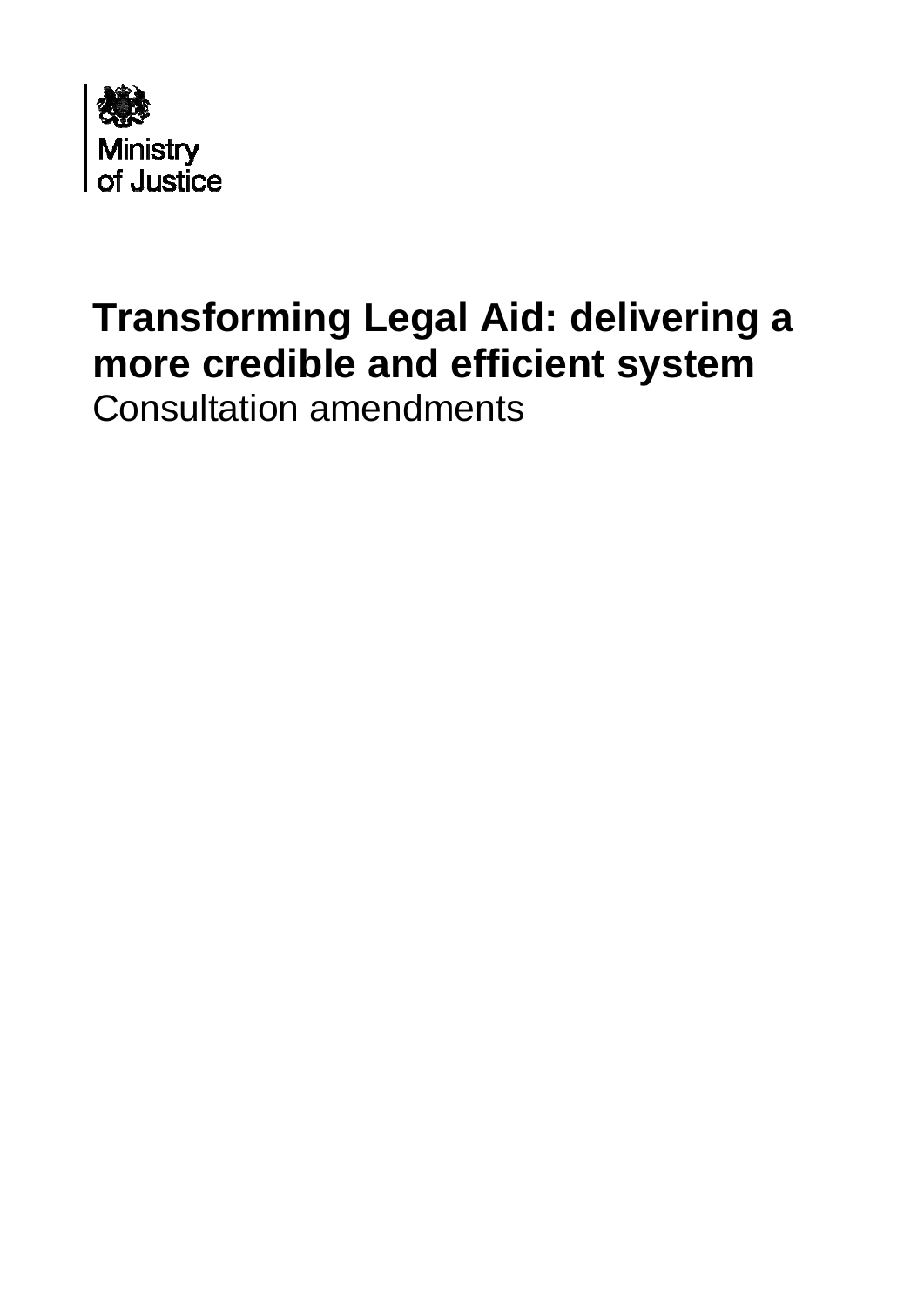## **Transforming Legal Aid: delivering a more credible and efficient system**

Please be aware that on the evening of 10 April 2013 the following corrections were made to the previously published version of the consultation document:

- Page 5: footnote 1's wording was revised to read: "This estimate **does not** take account of savings arising from fees not being uprated by inflation over the four years to 2018/19. It should be noted that the figures in the accompanying Impact Assessments are long run steady state savings which take account of the continued impact of the policy proposals." (New words in bold).
- Page 115: the word "two" in the first bullet point was replaced with the word "one".
- Page 118: footnote 124, which was incorrect, was removed.
- Page 119: the word "trials" was replaced with the word "cases" in the heading to the table (corrected heading now reads: "Crown Court litigation cases with 500 pages of prosecution evidence (PPE) or less")
- A small number of typographic errors were corrected.

In addition, please note that the version published on 10 April 2013 should be read taking into account the following further clarifications and/or corrections:

| Page / Paragraph / Table<br><b>Number</b> | Typo / Issue                                          |
|-------------------------------------------|-------------------------------------------------------|
|                                           |                                                       |
| Paragraph 2.11 (Page 15)                  | The £90m figure should read £92m.                     |
| Footnote 48 (Page 35)                     | The second sentence should read 'Funding may          |
|                                           | also be granted in such cases with an "unclear"       |
|                                           | prospects of success.'                                |
| Footnote 49 (Page 35)                     | The second sentence should read 'Funding may          |
|                                           | also be granted in such cases with an "unclear"       |
|                                           | prospects of success.'                                |
| Paragraph 4.60 (Page 49)                  | '15,488 providers per CJS area' should read '15-488   |
|                                           | providers per CJS area'                               |
| Paragraph 5.3 (Page 72)                   | The £592m figure should read £92m                     |
| Table 11 (Page 87)                        | Column 'North - 10% Reduction',                       |
|                                           | Row 'Joined Party - High Court':                      |
|                                           | The figure £956 should be read £1442.                 |
| Table 12 (Page 88)                        | <b>Column 'County Court and Family Proceedings</b>    |
|                                           | Court - Current Fee',                                 |
|                                           | Row 'Attendance at court or conference with           |
|                                           | counsel':                                             |
|                                           | The figure £37.13 should be read £32.67.              |
| Table 18 (Page 95)                        | The title of the table should read 'Immigration and   |
|                                           | Asylum Upper Tribunal Cases where Permission is       |
|                                           | Granted'                                              |
| Annex G (Page 128-129)                    | The table of proposed advocacy fees contained         |
|                                           | several errors. The correct fees are contained in the |
|                                           | table below.                                          |
| Annex J (Page 139-141)                    | Crime Fees Table: Obstetrician:                       |
|                                           | The current rates for London should read £90          |
|                                           | current rate) and £72 (proposed new rate).            |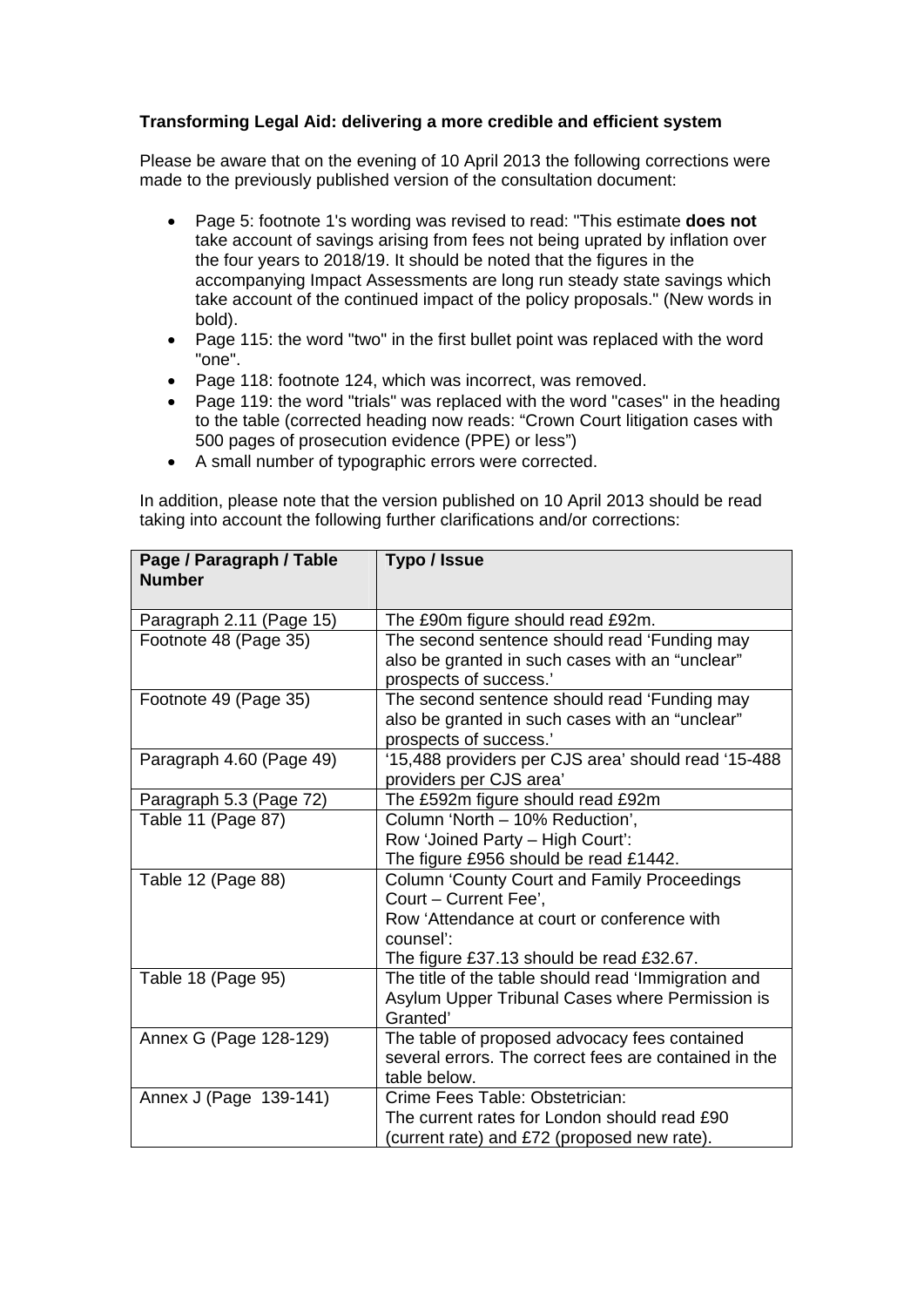## **Revised Table of Proposed new harmonised rates and tapered daily trial attendance rates under the Advocates' Graduated Fee Scheme**

| Class of Offence      | Basic Fee (£) | Evidence<br>uplift<br>per<br>of<br>page<br>prosecution<br>evidence<br>(pages 1 to<br>$250)$ $(E)$ | Evidence<br>uplift<br>оf<br>per<br>page<br>prosecution<br>evidence (pages<br>251 to 1,000) (£) | Evidence<br>uplift<br>per<br>оf<br>page<br>prosecution<br>evidence<br>(pages<br>1,001<br>to<br>$10,000)$ $(E)$ | <i>Initial</i><br>Daily<br>Attendance<br>Fee $(D)$ $(E)$ | Taper $(T)$ |
|-----------------------|---------------|---------------------------------------------------------------------------------------------------|------------------------------------------------------------------------------------------------|----------------------------------------------------------------------------------------------------------------|----------------------------------------------------------|-------------|
| QC                    |               |                                                                                                   |                                                                                                |                                                                                                                |                                                          |             |
| Α                     | 2,324         | 5.07                                                                                              | 1.27                                                                                           | 1.68                                                                                                           | 746                                                      | 98%         |
| Β                     | 1,743         | 3.2                                                                                               | 0.8                                                                                            | 1.06                                                                                                           | 659                                                      | 98%         |
| C                     | 1,520         | 2.27                                                                                              | 0.57                                                                                           | 0.75                                                                                                           | 609                                                      | 92%         |
| D                     | 1,743         | 5.07                                                                                              | 1.27                                                                                           | 1.68                                                                                                           | 612                                                      | 94%         |
| E                     | 1,232         | 1.63                                                                                              | 0.41                                                                                           | 0.54                                                                                                           | 458                                                      | 94%         |
| F                     | 1,232         | 2.14                                                                                              | 0.54                                                                                           | 0.71                                                                                                           | 437                                                      | 98%         |
| G                     | 1,232         | 2.14                                                                                              | 0.54                                                                                           | 0.71                                                                                                           | 437                                                      | 98%         |
| Η                     | 1,540         | 2.93                                                                                              | 0.73                                                                                           | 0.96                                                                                                           | 599                                                      | 97%         |
|                       | 1,598         | 2.87                                                                                              | 0.71                                                                                           | 0.94                                                                                                           | 621                                                      | 98%         |
| J                     | 2,324         | 5.07                                                                                              | 1.27                                                                                           | 1.68                                                                                                           | 746                                                      | 98%         |
| Κ                     | 2,324         | 2.83                                                                                              | 0.71                                                                                           | 0.94                                                                                                           | 795                                                      | 98%         |
| <b>Leading Junior</b> |               |                                                                                                   |                                                                                                |                                                                                                                |                                                          |             |
| A                     | 1,744         | 3.8                                                                                               | 0.95                                                                                           | 1.26                                                                                                           | 559                                                      | 98%         |
| B                     | 1,307         | 2.4                                                                                               | 0.6                                                                                            | 0.8                                                                                                            | 494                                                      | 98%         |
| C                     | 1,140         | 1.7                                                                                               | 0.43                                                                                           | 0.56                                                                                                           | 457                                                      | 92%         |
| D                     | 1,307         | 3.8                                                                                               | 0.95                                                                                           | 1.26                                                                                                           | 459                                                      | 94%         |
| E<br>F                | 924           | 1.22                                                                                              | 0.31                                                                                           | 0.41                                                                                                           | 343                                                      | 94%         |
| G                     | 924<br>924    | 1.6<br>1.6                                                                                        | 0.41<br>0.41                                                                                   | 0.53                                                                                                           | 328                                                      | 98%         |
| Н                     | 1,155         | 2.2                                                                                               | 0.54                                                                                           | 0.53<br>0.72                                                                                                   | 328                                                      | 98%<br>97%  |
|                       | 1,198         | 2.14                                                                                              | 0.53                                                                                           | 0.71                                                                                                           | 450                                                      | 98%         |
|                       | 1,744         | 3.8                                                                                               | 0.95                                                                                           | 1.26                                                                                                           | 466<br>559                                               | 98%         |
| Κ                     | 1,744         | 2.13                                                                                              | 0.53                                                                                           | 0.71                                                                                                           | 596                                                      | 98%         |
| <b>Led Junior</b>     |               |                                                                                                   |                                                                                                |                                                                                                                |                                                          |             |
| A                     | 1,162         | 2.54                                                                                              | 0.64                                                                                           | 0.84                                                                                                           | 373                                                      | 98%         |
| B                     | 871           | 1.6                                                                                               | 0.4                                                                                            | 0.53                                                                                                           | 329                                                      | 98%         |
| C                     | 760           | 1.14                                                                                              | 0.28                                                                                           | 0.37                                                                                                           | 305                                                      | 92%         |
| D                     | 871           | 2.54                                                                                              | 0.64                                                                                           | 0.84                                                                                                           | 306                                                      | 94%         |
| Ε                     | 616           | 0.82                                                                                              | 0.2                                                                                            | 0.27                                                                                                           | 229                                                      | 94%         |
| F                     | 616           | 1.07                                                                                              | 0.27                                                                                           | 0.36                                                                                                           | 218                                                      | 98%         |
| G                     | 616           | 1.07                                                                                              | 0.27                                                                                           | 0.36                                                                                                           | 218                                                      | 98%         |
| Н                     | 770           | 1.46                                                                                              | 0.37                                                                                           | 0.48                                                                                                           | 300                                                      | 97%         |
| L                     | 798           | 1.43                                                                                              | 0.36                                                                                           | 0.48                                                                                                           | 310                                                      | 98%         |
| J                     | 1,162         | 2.54                                                                                              | 0.64                                                                                           | 0.84                                                                                                           | 373                                                      | 98%         |
| Κ                     | 1,162         | 1.42                                                                                              | 0.36                                                                                           | 0.47                                                                                                           | 398                                                      | 98%         |
| <b>Junior Alone</b>   |               |                                                                                                   |                                                                                                |                                                                                                                |                                                          |             |
| A                     | 1,307         | 4.52                                                                                              | 2.1                                                                                            | 0.69                                                                                                           | 404                                                      | 98%         |